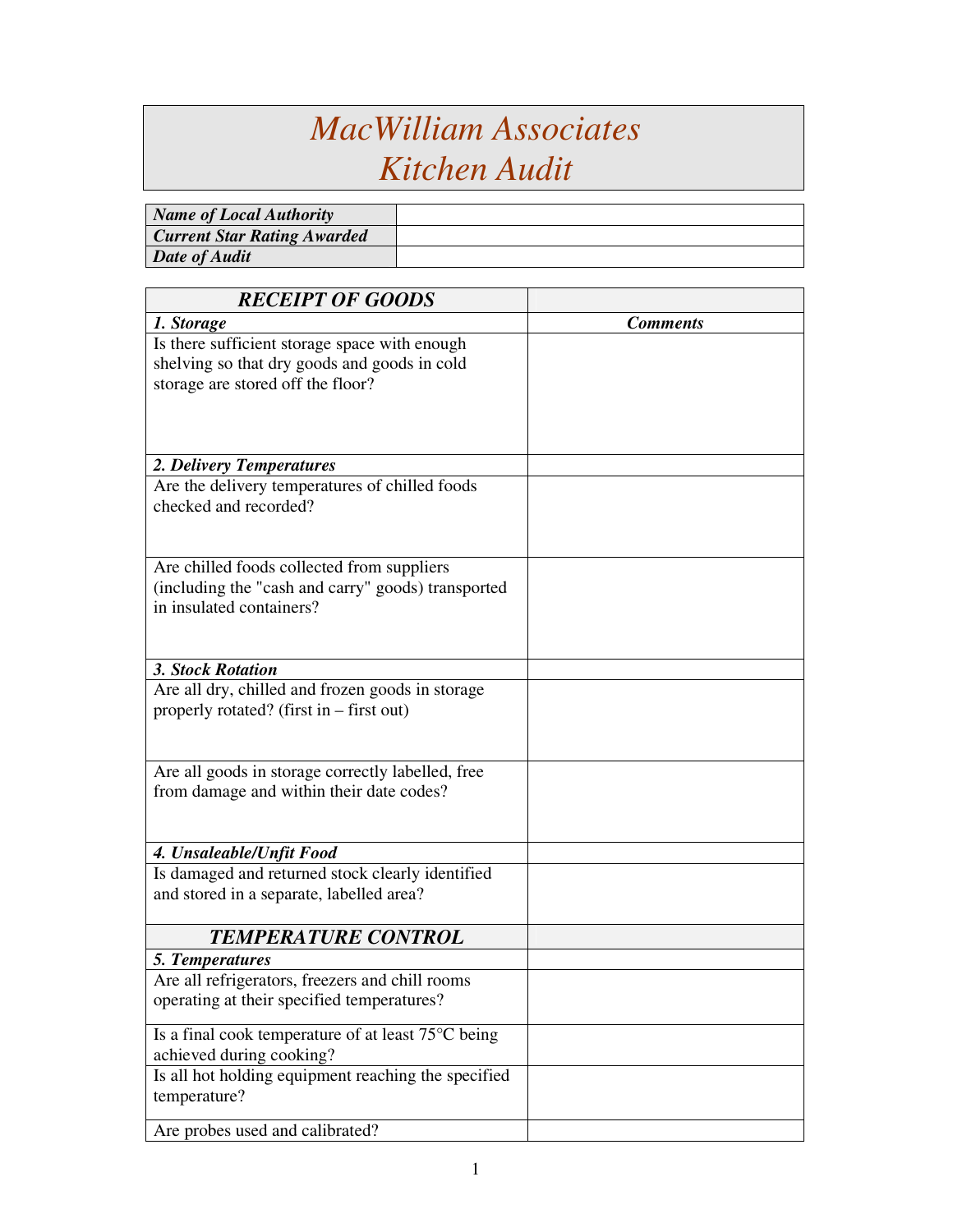| 6. Records                                                                   |  |
|------------------------------------------------------------------------------|--|
| Are daily records of temperatures kept?                                      |  |
|                                                                              |  |
| Do the records indicate that the temperatures                                |  |
| achieved have been satisfactory?                                             |  |
| Are necessary posters displayed?                                             |  |
| Are staff adequately trained in food hygiene?                                |  |
| Are copies of certificates available?                                        |  |
| Are training records up to date?                                             |  |
| Are HACCP'S/Safe Catering practices in place                                 |  |
| (evidence available?)                                                        |  |
|                                                                              |  |
| Are new staff or those at risk given health                                  |  |
| surveillance?                                                                |  |
| Are suppliers checked/Records in place?                                      |  |
| Is an up to date health and safety policy available?                         |  |
| Is there evidence of good safety practice?                                   |  |
| Is suitable fire fighting equipment and procedures                           |  |
| in place?                                                                    |  |
| 7. Thermometers                                                              |  |
| Is a correctly functioning, hand held digital                                |  |
| thermometer available to record temps?                                       |  |
|                                                                              |  |
|                                                                              |  |
| 8. Cold Holding Equipment<br>Is all cold holding equipment in proper working |  |
|                                                                              |  |
| order with no apparent damage?                                               |  |
| Are all door seals intact?                                                   |  |
|                                                                              |  |
| 9. Cooking Equipment                                                         |  |
| Is all cooking equipment in proper working order                             |  |
| with no apparent damage?                                                     |  |
|                                                                              |  |
| Is the fat in deep fryers cleaned regularly?                                 |  |
|                                                                              |  |
|                                                                              |  |
| <b>10. Maintenance Records</b>                                               |  |
| Are service agreements on equipment up to date?                              |  |
|                                                                              |  |
|                                                                              |  |
| Are records of service visits kept?                                          |  |
|                                                                              |  |
|                                                                              |  |
| <b>CROSS-CONTAMINATION</b>                                                   |  |
| 11. Storage                                                                  |  |
| Are all cooked or ready-to-eat products stored                               |  |
| separately from or above raw products?                                       |  |
|                                                                              |  |
| Are all containers/shelving used for storage                                 |  |
| washable and impervious?                                                     |  |
|                                                                              |  |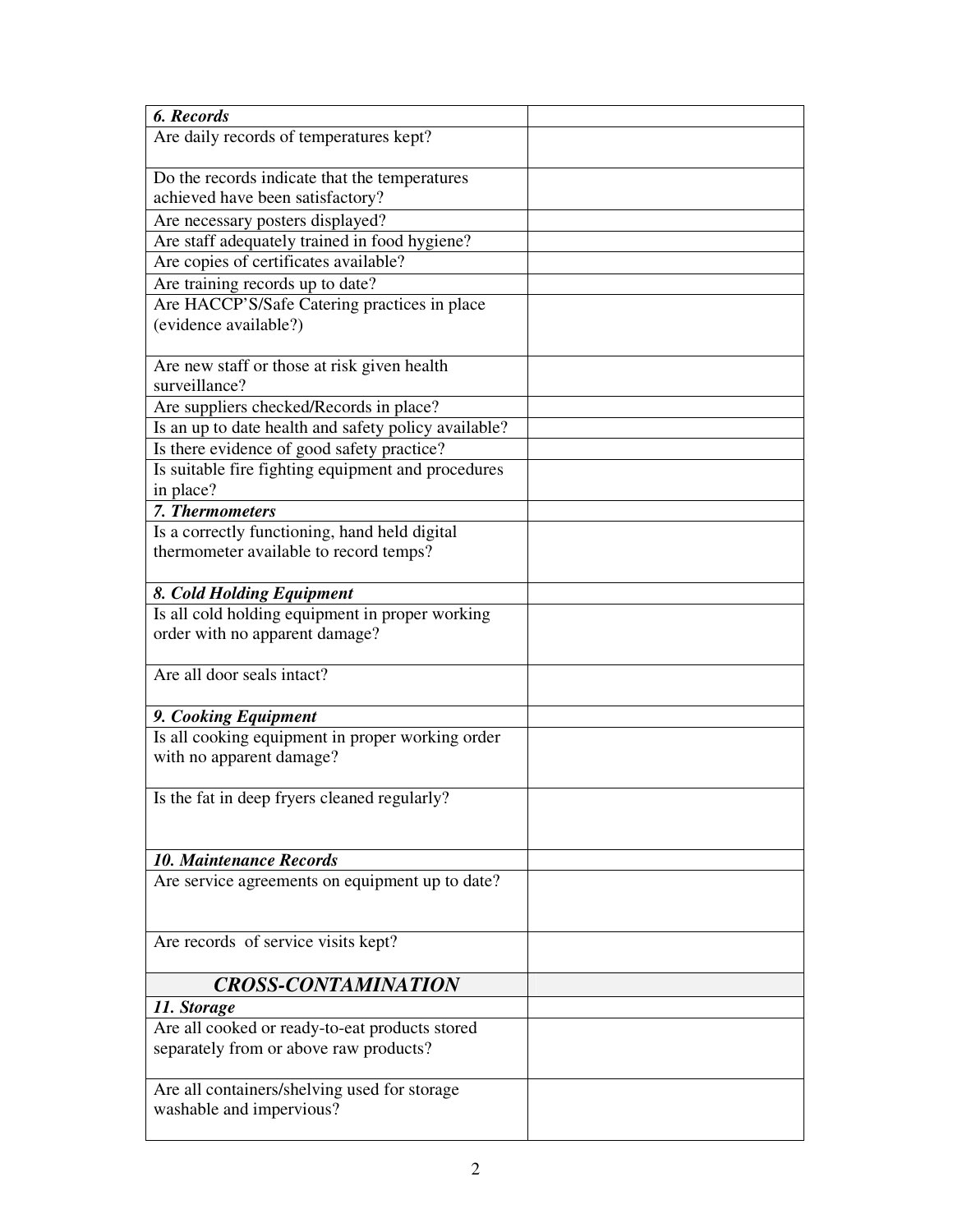| 12. Preparation                                        |  |
|--------------------------------------------------------|--|
| Are separate utensils used for raw and cooked          |  |
| foods?                                                 |  |
| 13. Display                                            |  |
| Are all foods displayed in such a way to prevent       |  |
| contamination by the actions of customers?             |  |
|                                                        |  |
| <b>STRUCTURAL MAINTENANCE</b>                          |  |
| 14. Walls                                              |  |
| Is decoration/repair satisfactory? (Cladding)          |  |
|                                                        |  |
|                                                        |  |
| 15. Floors                                             |  |
| Are floors cleanable and in a good state of repair     |  |
| and easy to clean?                                     |  |
|                                                        |  |
| 16. Ceilings                                           |  |
| Is decoration/repair satisfactory?                     |  |
|                                                        |  |
|                                                        |  |
| 17. Structure                                          |  |
| Are all other parts of the structure such as doors and |  |
| windows in a good state of decoration/repair?          |  |
|                                                        |  |
|                                                        |  |
| 18. Lighting                                           |  |
| Are broken lighting bulbs, tubes and fittings          |  |
| replaced promptly?                                     |  |
| Is the level of lighting in food handling areas        |  |
| adequate?                                              |  |
|                                                        |  |
| 19. Ventilation                                        |  |
| Is all mechanical ventilation functioning correctly?   |  |
| Are ventilation filters cleaned/replaced regularly?    |  |
|                                                        |  |
| 20. Drainage                                           |  |
| Is the drainage system free of all leaks and           |  |
| blockages?                                             |  |
|                                                        |  |
| Are all drainage gullies/channels/grease traps         |  |
| regularly inspected and cleaned?                       |  |
|                                                        |  |
| <b>CLEANING</b>                                        |  |
| 21. Schedules/Records                                  |  |
| Are proper written cleaning schedules in use?          |  |
|                                                        |  |
| Are cleaning records being kept?                       |  |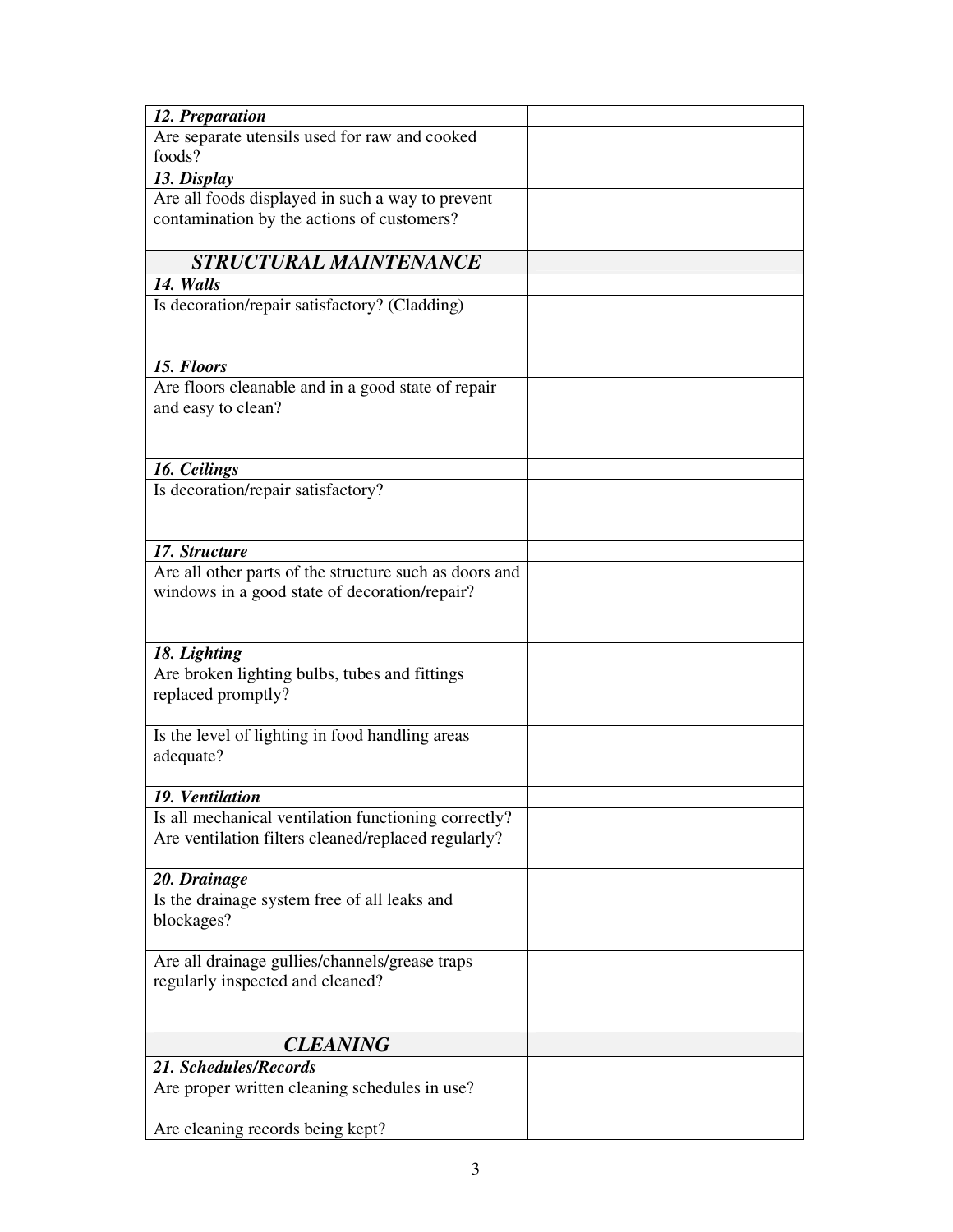| Is cleaning performance monitored on a regular                                    |  |
|-----------------------------------------------------------------------------------|--|
| basis?                                                                            |  |
|                                                                                   |  |
| 22. Chemicals                                                                     |  |
| Are the correct cleaning chemicals used?                                          |  |
|                                                                                   |  |
| Are cleaning chemicals stored in an area separate                                 |  |
| from food handling areas?                                                         |  |
|                                                                                   |  |
| Are manufacturers providing product data sheets                                   |  |
| for all chemicals supplied/COSHH?                                                 |  |
|                                                                                   |  |
| Have staff been trained in the safe and correct                                   |  |
| handling of all chemicals on the premises?                                        |  |
|                                                                                   |  |
|                                                                                   |  |
| 23. Cleaning Equipment                                                            |  |
| Is the proper cleaning equipment available and in                                 |  |
| good condition?                                                                   |  |
|                                                                                   |  |
|                                                                                   |  |
| Is the cleaning equipment stored in an area separate<br>from food handling areas? |  |
|                                                                                   |  |
|                                                                                   |  |
| 24. Surfaces                                                                      |  |
| Is the standard of cleaning of food and hand contact                              |  |
| surfaces satisfactory?                                                            |  |
|                                                                                   |  |
|                                                                                   |  |
| 25. Equipment                                                                     |  |
| Is the standard of cleaning of equipment<br>satisfactory?                         |  |
|                                                                                   |  |
|                                                                                   |  |
| 26. Structural                                                                    |  |
| Are walls, floors, ceilings, etc cleaned to a                                     |  |
| satisfactory standard?                                                            |  |
|                                                                                   |  |
| 27. Wash Up                                                                       |  |
| Are there sufficient sinks to ensure a high standard                              |  |
| of wash up?                                                                       |  |
|                                                                                   |  |
| Is the dishwashing equipment operating correctly                                  |  |
| and at its design temperatures?                                                   |  |
|                                                                                   |  |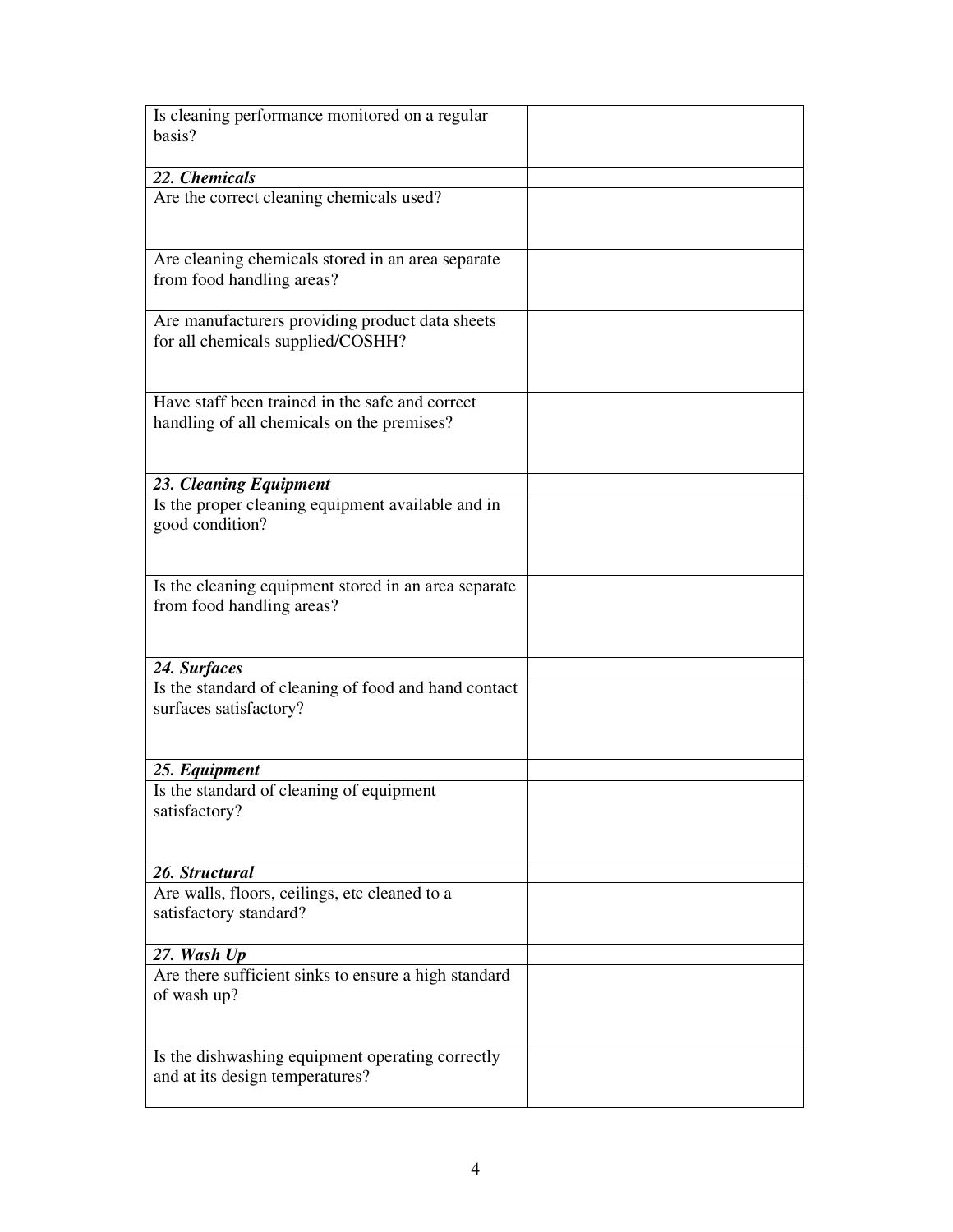| Is the standard of crockery/cutlery cleaning and  |  |
|---------------------------------------------------|--|
| drying satisfactory?                              |  |
|                                                   |  |
|                                                   |  |
| <b>PERSONAL HYGIENE</b>                           |  |
| 28. Cleanliness                                   |  |
| Is the standard of personal cleanliness of staff  |  |
| satisfactory?                                     |  |
|                                                   |  |
| Are staff removing/covering jewellery before      |  |
| entering a food room?                             |  |
|                                                   |  |
| 29.Clothing                                       |  |
| Are staff wearing proper clean clothing including |  |
| head coverings?                                   |  |
|                                                   |  |
| 30. Habits                                        |  |
| Are staff prohibited from smoking, spitting,      |  |
| scratching, eating, etc whilst handling food?     |  |
|                                                   |  |
| 31. First Aid                                     |  |
| Are the correct first aid facilities, including   |  |
| washable, detectable dressings readily available? |  |
|                                                   |  |
|                                                   |  |
| <b>32. Wash Hand Basins</b>                       |  |
| Are there sufficient wash hand basins?            |  |
|                                                   |  |
|                                                   |  |
| Is anti bacterial liquid soap and hand drying     |  |
| facilities provided at each wash hand basin?      |  |
|                                                   |  |
| Are the wash hand basins only used for hand       |  |
| washing?                                          |  |
|                                                   |  |
| <b>33. Staff Facilities</b>                       |  |
| Are the staff facilities clean and tidy?          |  |
|                                                   |  |
| Are outdoor clothing/shoes/handbags only kept in  |  |
| the staff changing room?                          |  |
|                                                   |  |
| Is the WC clean and is a "Now wash your hands"    |  |
| sign clearly visible?                             |  |
|                                                   |  |
| (Is there a Customer WC on Site?)                 |  |
|                                                   |  |
| <b>PEST CONTROL</b>                               |  |
| 34. Signs of Infestation                          |  |
| Are the premises free of any evidence of          |  |
| rodent/insect infestation?                        |  |
|                                                   |  |
|                                                   |  |